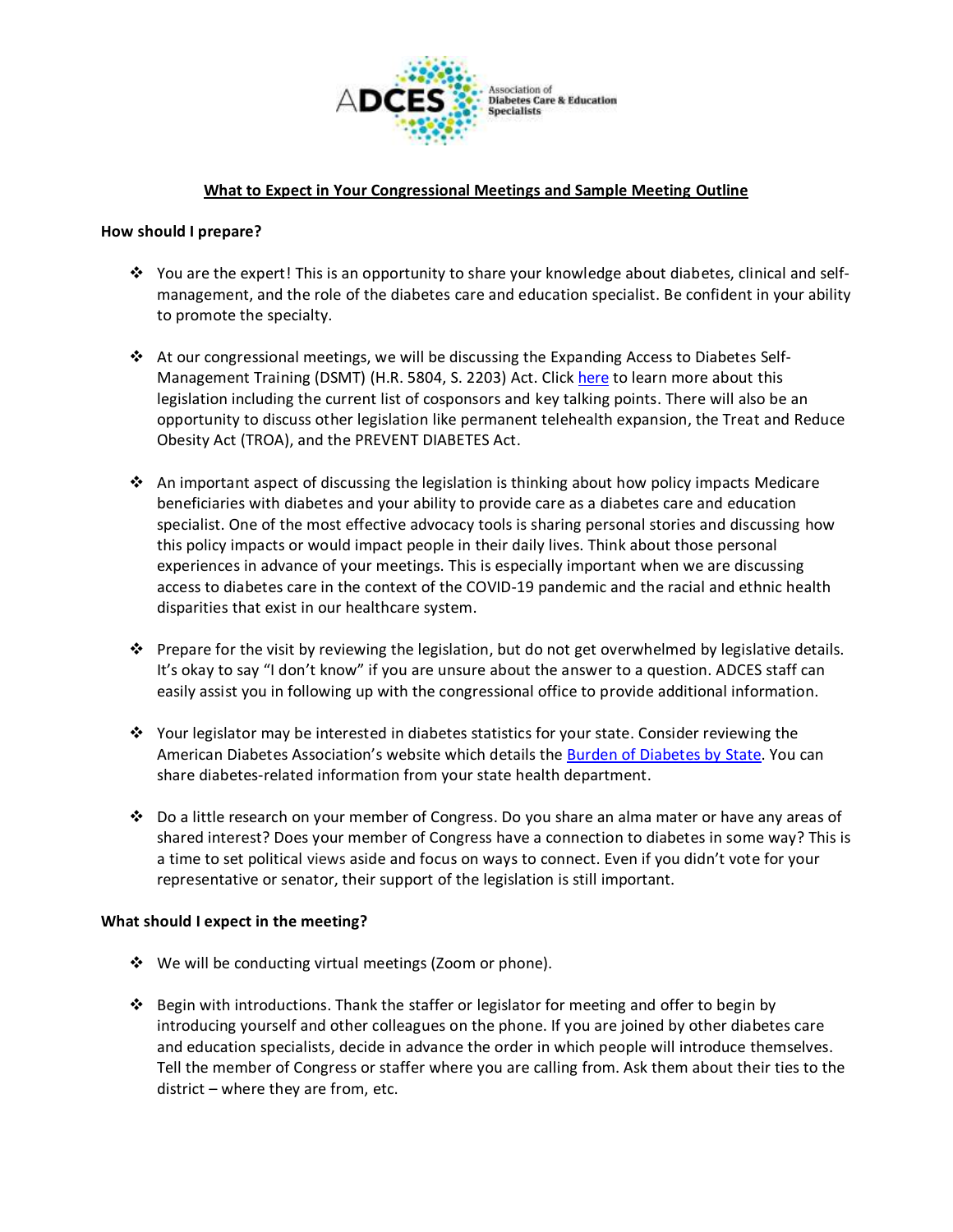- $♦$  Be cognizant of the time. Ask the member of Congress or staff member how much time they have to meet. If you would like to continue the dialogue, consider this meeting a first step in developing a relationship with your member's office. You can always follow-up via e-mail, telephone, or by scheduling another meeting.
- ❖ Share information about diabetes care and education specialists. Tell the member of Congress or staff member who you are, what you do, and how you help the community. For example, "I'm not sure how familiar you are with what a diabetes care and education specialist does, so let me tell you a little bit about my role at Chicago Hospital."
- ❖ Now it's time to get into the legislation. Discuss the key points of the legislation. Try to provide real life examples or personal stories to illustrate how the changes proposed in the legislation will help improve access to care for Medicare beneficiaries with diabetes. Stop periodically to see if there are any questions. **(See page 3 of this document for a sample script/outline)**
- ◆ Ask the member of Congress to sign on as a cosponsor of the legislation, or thank them if they have already signed on as a cosponsor of the legislation.
- $\dots$  Thank the member of Congress or staff member for their time. Offer to serve as a resource for any diabetes or healthcare related issues. Ask if there is anything you or ADCES can do to help their office.

#### **How Should I Follow-up?**

❖ The person you are meeting with will likely share their contact information with you. After the meeting, send a follow-up e-mail, thanking them for their time and sharing any follow-up information that they requested. It's also great to offer your expertise should they have any future questions about diabetes. The staff member's contact information will also be available in the meeting portal.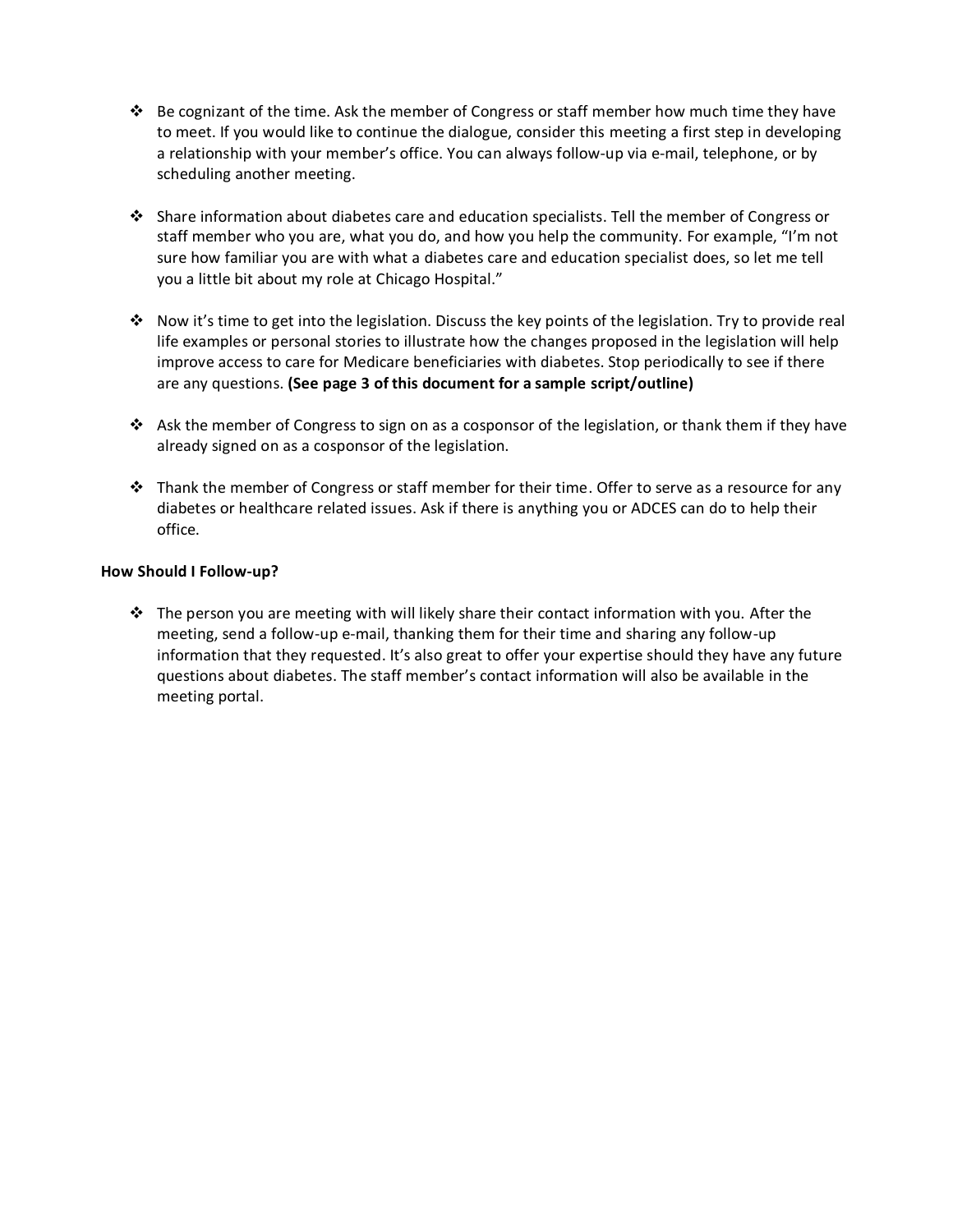### **Suggested Meeting Outline**

- 1. Introductions. Discuss who you are and where you are from in the district. Ask legislator about their own ties to the district.
- 2. Discuss the role of the diabetes care and education specialist.
- 3. Tell the legislator why you are meeting, e.g. "We've asked to meet today to discuss the Expanding Access to DSMT Act and to discuss the permanent expansion of telehealth services to better serve people with diabetes."
- 4. Provide background on diabetes self-management education and support (DSMES)/diabetes selfmanagement training (DSMT):
	- a. What is DSMES/DSMT?
	- b. DSMT refers to the Medicare benefit for DSMES
	- c. Who provides DSMT?
	- d. What is the purpose of the legislation? Despite the undisputed benefits of DSMT for people with diabetes – lower hemoglobin A1c, weight loss, improved quality of life, healthy coping skills and reduced health care costs – only 5 percent of Medicare beneficiaries with newly diagnosed diabetes used DSMT services. This legislation works to address some of the barriers to accessing DSMT.
- 5. Discuss the legislation, specifically the provisions below. Try to share personal stories where possible.
	- a. Allow the initial 10 hours of DSMT during the first year to remain available until fully utilized.
	- b. Remove restrictions to allow DSMT and Medical Nutrition Therapy (MNT) services to be provided on the same day.
	- c. Exclude DSMT services from Part B cost-sharing (co-pay) and deductible requirements.
	- d. Permit physicians and qualified non-physician practitioners who are not directly involved in managing an individual's diabetes to refer them for DSMT services. Examples include podiatrists, specialists treating a comorbidity like gangrene or vision loss, or an emergency room doctor.
	- e. Establish a 2-year demonstration of virtual DSMT, potentially paving the way for future Medicare coverage of virtual DSMT services.
	- f. Share information from our cost-savings analysis that shows long-term savings as a result of reducing barriers to accessing the DSMT benefit.
- 6. Ask the legislator to sign on as a cosponsor of this legislation.
- 7. Discuss the need to expand telehealth services. Refer to the ADCES issue brief for specific information. Share personal stories discussing your experience with telehealth. Reference the other bills TROA and the PREVENT DIABETES Act.
- 8. Thank the legislator or staff member for their time. Offer to serve as a resource.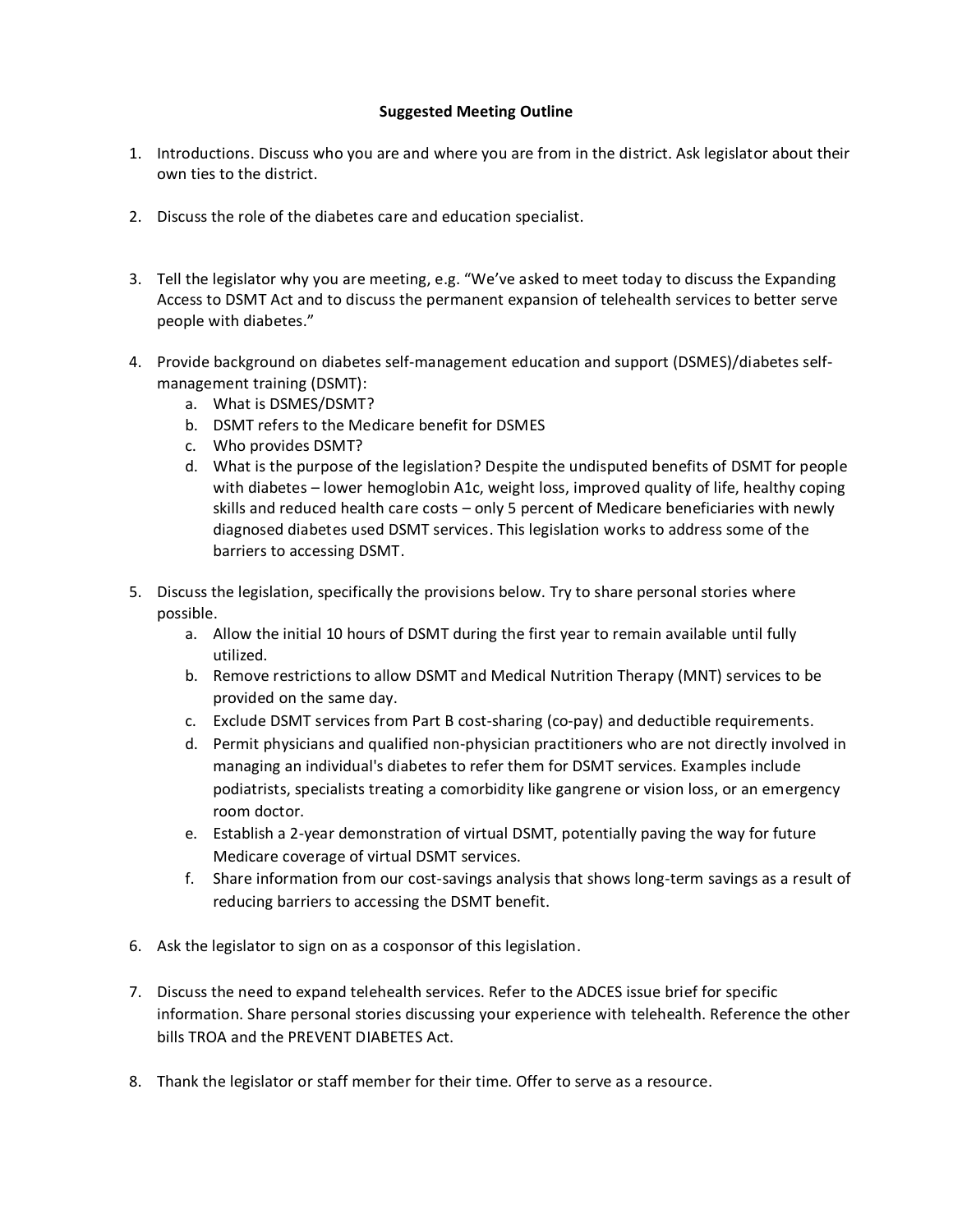9. **SAMPLE THANK YOU MESSAGE**: Follow-up with a thank you e-mail. Sample text is below. Please customize and/or edit to best reflect the context of your meeting. We have included links to studies that show the benefits of DSMT in case that came up during your discussions and other frequently asked questions:

## **Sample 'Thank You' E-mail to Congressional Staffer**

Below is a sample e-mail to send after your congressional meeting. Only one person per meeting needs to send a follow-up e-mail. Feel free to tailor the sample message to best reflect the context of your meeting. We have included links to studies that show the benefits of DSMT in case that came up during your discussions and other frequently asked questions.

#### Dear XX,

Thank you for taking the time to meet with me (and list other names of those who joined your meeting) from the Association of Diabetes Care & Education Specialists. We appreciated the opportunity to meet with you to discuss the Expanding Access to Diabetes Self-Management Training (DSMT) Act, permanent telehealth expansion, the PREVENT DIABETES Act, and the Treat and Reduce Obesity Act- all important issues for health care providers and individuals with or ask risk for diabetes.

We hope Senator/Representative XXXX will sign on as a cosponsor of these important bills, especially the Expanding Access to DSMT Act. If you have any questions about the legislation, or about diabetes in general, please do not hesitate to reach out. We are happy to serve as a resource.

Thank you,

# *Additional Information that Might be Requested:*

#### **What are the benefits of DSMT?**

I also wanted to share some additional information highlighting the benefits of diabetes selfmanagement training:

- [NEW! Improving Quality Outcomes: The Value of Diabetes Care and Education Specialists](https://diabetesjournals.org/clinical/article/doi/10.2337/cd21-0089/144974/Improving-Quality-Outcomes-The-Value-of-Diabetes)
- [CDC Diabetes Self-Management Education and Support \(DSMES\) Toolkit: How people with](https://nam02.safelinks.protection.outlook.com/?url=https%3A%2F%2Fwww.cdc.gov%2Fdiabetes%2Fdsmes-toolkit%2Fbackground%2Fbenefits.html&data=02%7C01%7Ckthomas%40aadenet.org%7Ca8bcdde7f22041cb6ef908d6be71f75a%7Ca2d231343686485c8aa566290c3311ea%7C0%7C0%7C636905794042839015&sdata=trxLmgvBCU6Cn%2B8bI0PhKeE5k82dS24ls2aVH3%2BZ214%3D&reserved=0)  [diabetes benefit from DSMES](https://nam02.safelinks.protection.outlook.com/?url=https%3A%2F%2Fwww.cdc.gov%2Fdiabetes%2Fdsmes-toolkit%2Fbackground%2Fbenefits.html&data=02%7C01%7Ckthomas%40aadenet.org%7Ca8bcdde7f22041cb6ef908d6be71f75a%7Ca2d231343686485c8aa566290c3311ea%7C0%7C0%7C636905794042839015&sdata=trxLmgvBCU6Cn%2B8bI0PhKeE5k82dS24ls2aVH3%2BZ214%3D&reserved=0)
- [CDC Diabetes Self-Management Education and Support \(DSMES\) Toolkit: Overview of the](https://nam02.safelinks.protection.outlook.com/?url=https%3A%2F%2Fwww.cdc.gov%2Fdiabetes%2Fdsmes-toolkit%2Fbusiness-case%2Foverview.html&data=02%7C01%7Ckthomas%40aadenet.org%7Ca8bcdde7f22041cb6ef908d6be71f75a%7Ca2d231343686485c8aa566290c3311ea%7C0%7C0%7C636905794042849024&sdata=%2FAtECK%2Fe6%2BgZi3uTcCWwFo%2BUv8l5aHR%2FReRlOlcQ9EA%3D&reserved=0)  [Business Case](https://nam02.safelinks.protection.outlook.com/?url=https%3A%2F%2Fwww.cdc.gov%2Fdiabetes%2Fdsmes-toolkit%2Fbusiness-case%2Foverview.html&data=02%7C01%7Ckthomas%40aadenet.org%7Ca8bcdde7f22041cb6ef908d6be71f75a%7Ca2d231343686485c8aa566290c3311ea%7C0%7C0%7C636905794042849024&sdata=%2FAtECK%2Fe6%2BgZi3uTcCWwFo%2BUv8l5aHR%2FReRlOlcQ9EA%3D&reserved=0)
- Systematic Review [Effectiveness of Diabetes Education](https://nam02.safelinks.protection.outlook.com/?url=https%3A%2F%2Fwww.sciencedirect.com%2Fscience%2Farticle%2Fpii%2FS0738399115301166&data=02%7C01%7Ckthomas%40aadenet.org%7Ca8bcdde7f22041cb6ef908d6be71f75a%7Ca2d231343686485c8aa566290c3311ea%7C0%7C0%7C636905794042849024&sdata=gNoUyHocdnLyqcAoO7cr7Zgo28a41P8%2FZ5AwiX8pFxE%3D&reserved=0)
- [The Value of Diabetes Education](https://www.diabeteseducator.org/research/value-of-diabetes-education)